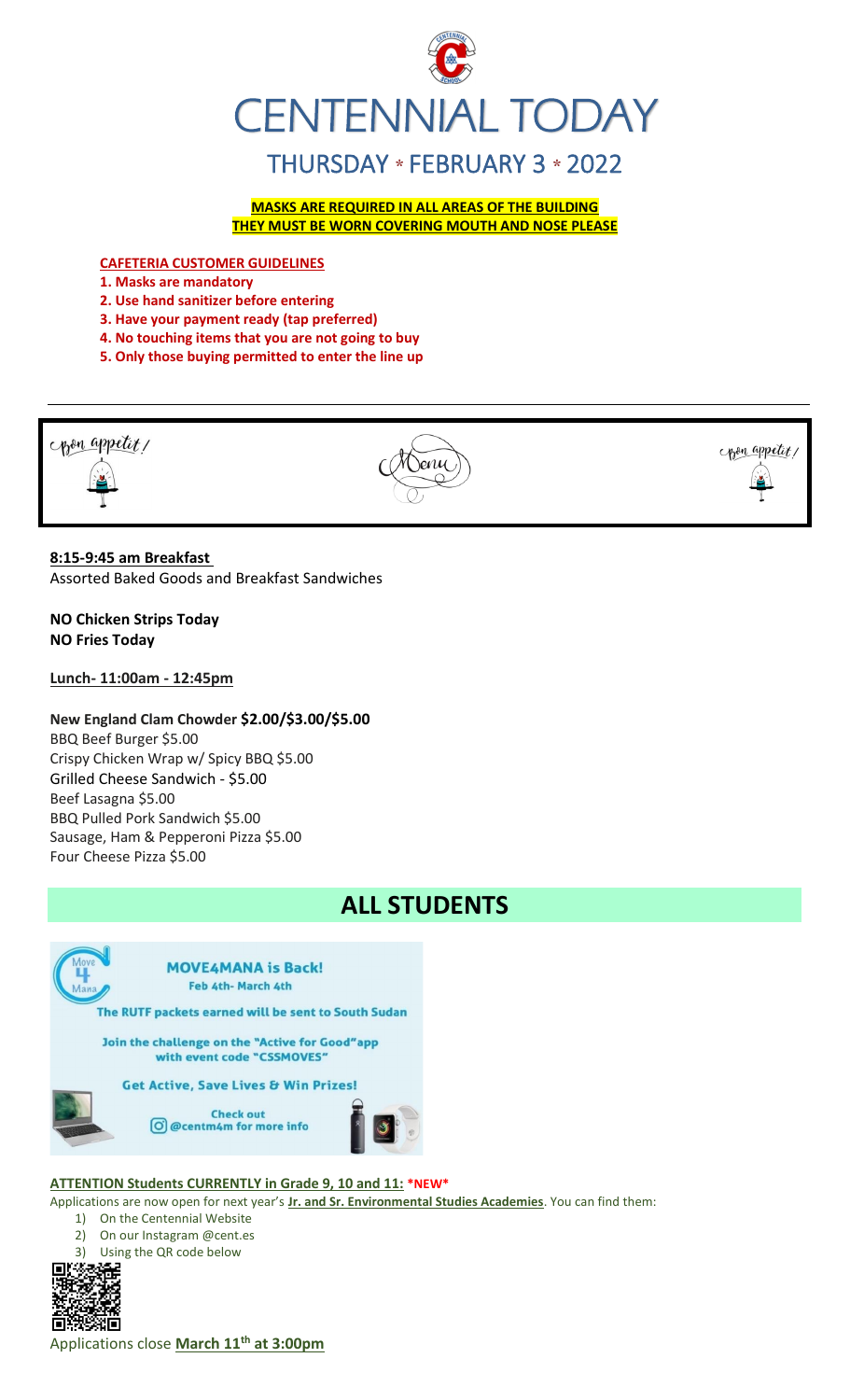### **NEXT WEEK IS WELLNESS WEEK! \*NEW\***

**Each day you will dress up for spirit points, participate in fun activities and learn how to improve your wellness! Follow @cent.es on Instagram for extra contexts and prizes!** 

| Follow acentmentalhealth<br>on Instagram for more<br>information, contests,<br>events and prizes! |                                 | ess<br>CENTENNIAL SECONDARY<br><b>MONDAY</b><br><b>TUESDAY</b><br><b>WEDNESDAY</b> |                                    |                                  | February<br><b>THURSDAY</b>            | <b>7th-11th</b><br><b>FRIDAY</b> |
|---------------------------------------------------------------------------------------------------|---------------------------------|------------------------------------------------------------------------------------|------------------------------------|----------------------------------|----------------------------------------|----------------------------------|
|                                                                                                   | <b>THEME</b>                    | Intellectual                                                                       | Emotional                          | Social                           | Physical                               | Spirit Day!                      |
|                                                                                                   | <b>SPIRIT</b><br><b>POINTS</b>  | Wear Green                                                                         | Tie Dye/<br>Rainbow                | PJ Day                           | Jersey Day!<br>or Fav. Team<br>Colours | Cent Gear! or<br>Cent Colours    |
|                                                                                                   | <b>VELLNESS</b><br><b>BLOCK</b> | "Language<br>Matters" &<br>Amazing<br>Race                                         | Art/Music &<br>Anxiety<br>Workshop | Student<br>Survey and<br>TedTalk | "Happy Brain"<br>with Leah<br>Pells    | Bamboozaled<br>and prizes!       |
| <b>Block Schedule</b>                                                                             |                                 | AM: 7:10-8:22AM<br>P1: 8:25-9:33AM                                                 |                                    |                                  |                                        |                                  |

P3: 10:48-11:56AM P4: 12:00-1:08PM **WELLNESS ACTIVITY BLOCK: 1:10-1:55PM** (stay with P4 class) P5: 1:58-3:06PM

## **BLIND DATE WITH A BOOK IS GOING ON IN THE LIBRARY!**

How does it work?

1. Pick a wrapped book from the display, with a description that matches your interests.

2. Bring it up to circulation desk to sign it out  $\circledcirc$ 



### **BLACK HISTORY MONTH**

February is Black History Month. It is meant to honour the significant historic and ongoing contributions of Black Canadians in society. It is also meant to spotlight the enormous impact that these contributions have made in pushing civil rights forward towards a more inclusive society for all. In different pods in the school, you will find posters highlighting the contributions of Black Canadians. Scan the QR code below and follow the instructions to enter a weekly prize draw.

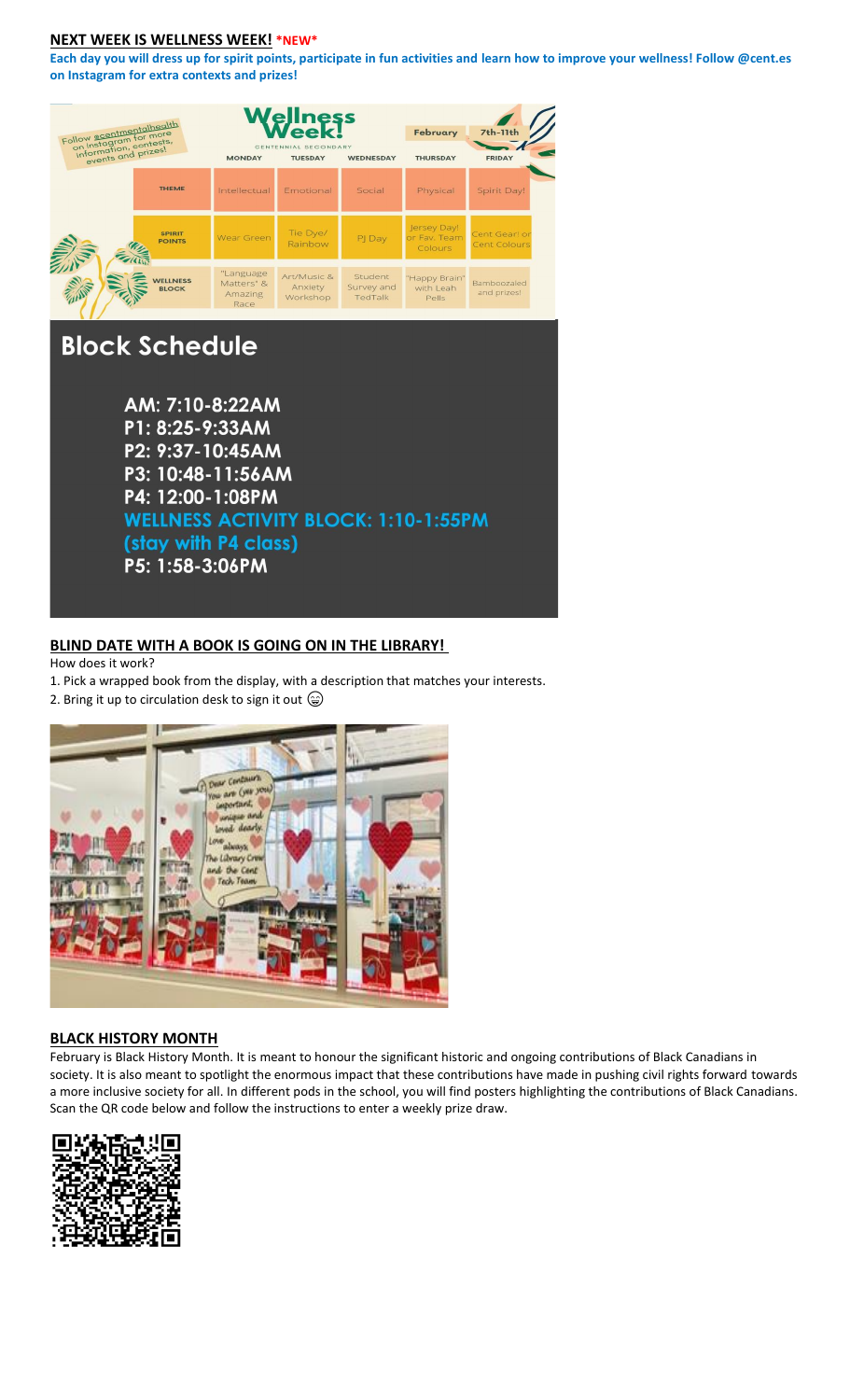# COURSE PLANNING 2022-2023

### **ATTENTION ALL STUDENTS RETURNING TO CENTENNIAL NEXT YEAR**

Course Planning information is **NOW available** on the Centennial Website

You now have access to the Course Planning Booklet for 22-23, with course descriptions

In addition, an online. fillable course selection sheet is available here: <https://mycentennial.sd43.bc.ca/courseplanning/>

Counsellors **STRONGLY** encourage all students to read through the course descriptions to make sure you are choosing wisely. Should you have any unanswered questions please contact your counsellor for further information

We will be providing a **Virtual Question & Answer Teams Meeting** for Students and Parents on **Feb. 2nd from 6:30-7:30 P.M.** Link to be provided on Centennial website.

Once you have completed your course selection sheet you are welcome to meet with your counsellor in person or virtually.

Stay tuned for more information about Counsellor Sign Up Appointments!

**MYED PORTAL WILL OPEN ON FEB. 7TH AND CLOSE ON MARCH 1ST SO MAKE SURE YOU HAVE INPUT CORSES BY THE DEADLINE** 

## **SFU SELF-REPORTING FLOWCHART 2022**

This form has been updated and instructions have changed slightly. 2022 Self\_Report\_Final.pdf (sfu.ca)

## **PATHWAY TO TEACHER EDUCATION SCHOLARSHI[P](file://///d00-v02-p01/Shared_Data/076/Staff_Shared/Office/centennial%20today/Centennial%20Today%202021-2022/January%202022/​https:/www2.gov.bc.ca/gov/content/education-training/k-12/support/scholarships/provincial-scholarships/pathway-to-teacher-education-scholarship)**

[https://www2.gov.bc.ca/gov/content/education-training/k-12/support/scholarships/provincial-scholarships/pathway-to-teacher](file://///d00-v02-p01/Shared_Data/076/Staff_Shared/Office/centennial%20today/Centennial%20Today%202021-2022/January%202022/​https:/www2.gov.bc.ca/gov/content/education-training/k-12/support/scholarships/provincial-scholarships/pathway-to-teacher-education-scholarship)[education-scholarship](file://///d00-v02-p01/Shared_Data/076/Staff_Shared/Office/centennial%20today/Centennial%20Today%202021-2022/January%202022/​https:/www2.gov.bc.ca/gov/content/education-training/k-12/support/scholarships/provincial-scholarships/pathway-to-teacher-education-scholarship)

The Pathway to Teacher Education scholarship (\$5,000) is awarded to **20 outstanding** high school graduates in BC who have demonstrated a commitment to and aptitude for a career in K–12 teaching. Details and criteria on link. DEADLINE: **FEBRUARY 15TH, 2022, 3:39 PM**

# **GRADE 12'S**



**CAREER CENTRE Visit the online Centennial Career Centre Page [HERE](https://www.sd43.bc.ca/school/centennial/ProgramsServices/CareerCentre/experiences/Pages/default.aspx#/=)**



**@cent43careercentre** 

# **VOLUNTEERS FOR SHORLINE PARK Cleanup/Port Moody\*NEW\***

Looking for volunteers who don't mind getting dirty for a cleanup of invasive species at Shoreline Park this Sunda 9:30 – 11:30 am.. [More info here.](https://constellationmedia.lt.acemlna.com/Prod/link-tracker?redirectUrl=aHR0cHMlM0ElMkYlMkZjaXR5b2Zwb3J0bW9vZHkucGVyZmVjdG1pbmQuY29tJTJGQ29udGFjdHMlMkZCb29rTWU0TGFuZGluZ1BhZ2VzJTJGQ291cnNlc0xhbmRpbmdQYWdlJTNGd2lkZ2V0SWQlM0QxNWY2YWYwNy0zOWM1LTQ3M2UtYjA1My05NjY1M2Y3N2E0MDYlMjZyZWRpcmVjdGVkRnJvbUVtYmVkZWRNb2RlJTNERmFsc2UlMjZjb3Vyc2VJZCUzRDkwNmMwOWJmLTYzMTEtNDM3Mi1iOGE0LTI3YTY2NDc4NDRlMiUyNnV0bV9zb3VyY2UlM0RBY3RpdmVDYW1wYWlnbiUyNnV0bV9tZWRpdW0lM0RlbWFpbCUyNnV0bV9jb250ZW50JTNEJTI1RjAlMjU5RiUyNTk3JTI1OUUlMjVFRiUyNUI4JTI1OEYlMkJQb2xpY2UlMkJzZWl6ZSUyQnRocmVlJTJCa2lsb2dyYW1zJTJCb2YlMkJmZW50YW55bCUyNTJDJTJCZ3VucyUyNTJDJTJCY2FzaCUyNnV0bV9jYW1wYWlnbiUzRFRyaUNpdGllcyUyQk5ld3NsZXR0ZXIlMkItJTJCRmVicnVhcnklMkIzJTI1MkMlMkIyMDIy&sig=8yjxzVQmzoChMCy43S69whxHKzN5XSg5KYYcUGcmjLQR&iat=1643896857&a=%7C%7C611165106%7C%7C&account=constellationmedia%2Eactivehosted%2Ecom&email=F3ow2%2BfxB8T0JK4b6K5r%2Fu0And20aucz3E7OHB2EMi4%3D&s=19587f9d542c9e09c0222a756adde827&i=398A719A1A19865) 

## **FEB 15 SCHOLARSHIP DEADLINES\*NEW\***

Coquitlam Foundation, Pathway to Teacher Education link for info: [HERE](https://www.sd43.bc.ca/school/centennial/ProgramsServices/CareerCentre/financeawards/Pages/default.aspx?login=1710981389#/=)

## **POST SECONDARY DEADLINES\*NEW\***

Many deadlines for fall admission have now passed for university. Local colleges and institutes are still accepting applications. Apply now!

### **INFO SESSIONS\*NEW\***

BCIT Big Info Feb 15-17, JIBC Law Enforcement Feb 16, SD43 TRADES Feb. 16 (students and parents welcome) link & info: [HERE](https://www.sd43.bc.ca/school/centennial/ProgramsServices/CareerCentre/postsecondary/Pages/default.aspx#/=)

### **ACADEMIC FOUNDATIONS FOR NURSING**

Did you miss the fall application window for ACADEMIC FOUNDATIONS FOR NURSING at Douglas? The deadline to apply for the WINTER CYCLE is approaching. Reminder: For students who missed the fall application window -

# **ACADEMIC FOUNDATIONS FOR POTENTIAL NURSING APPLICANTS\*NEW\***

# **WINTER 2023 APPLICATIONS**

Applications for Winter 2023 will open on Monday Feb. 7, 2022 at 9:00am and will close on Wednesday Feb. 9, 2022 at 4:00pm. Please see the Program Overview below for additional details.

<https://www.douglascollege.ca/program/ctafpn>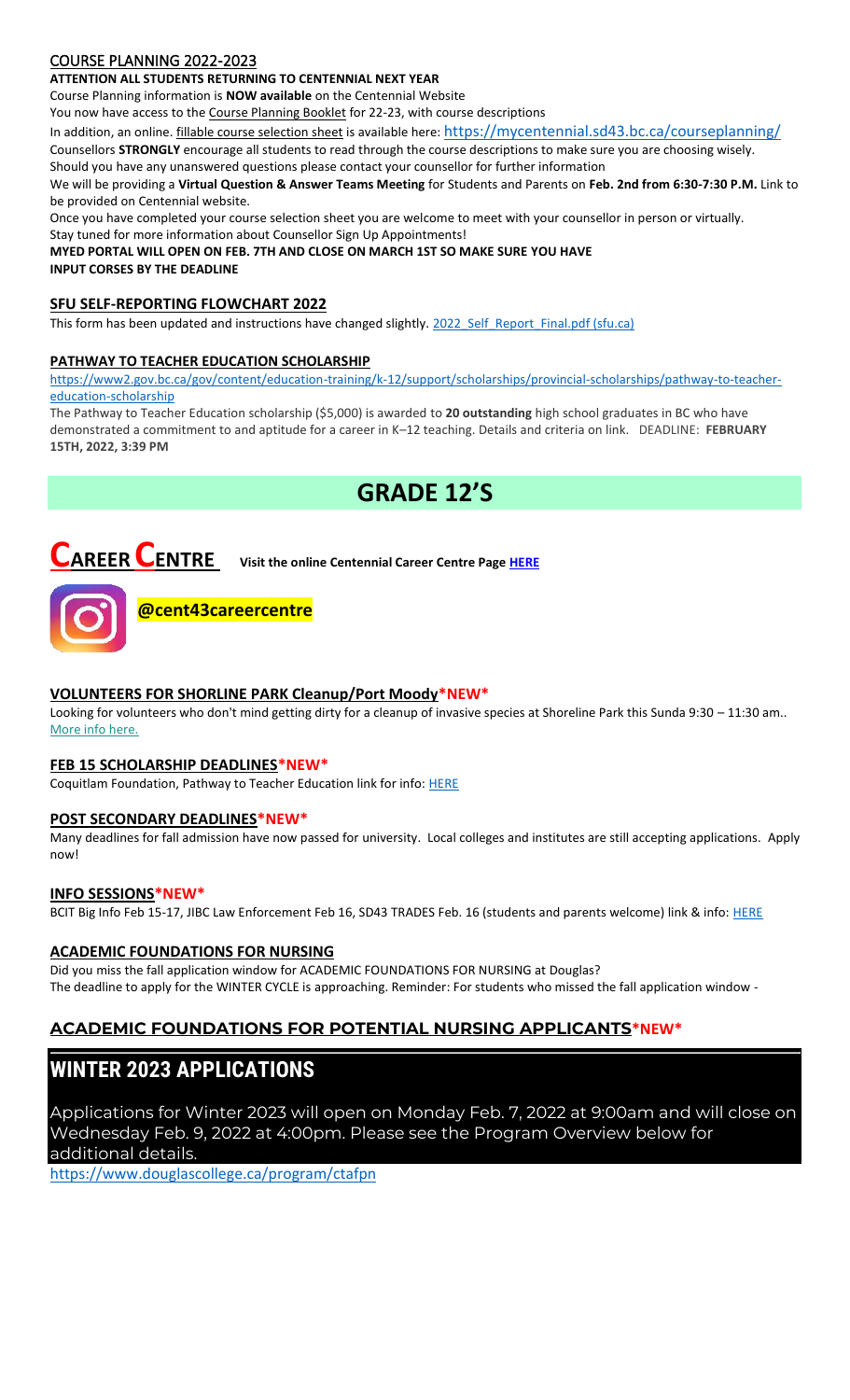

### **SFU CAMPS 2022 – VOLUNTEER RECRUITMENT**

VISIT THE LINK FOR MORE DETAILS: [Volunteer Opportunities -](https://www.sfu.ca/camps/opportunities/volunteer-opportunities.html) SFU Camps - Simon Fraser University O[R HERE](https://www.sd43.bc.ca/school/centennial/ProgramsServices/CareerCentre/experiences/Pages/default.aspx#/=) Application Period: **February 11, 2022 - April 19, 2022** - ALSO PLAN TO ATTEND OUR SD43 INFO SESSION (VIRTUAL) ON MARCH 3<sup>rd</sup> at 5pm.

### **BCIT BIG INFO SESSION FEB. 15-17 AT HOME EDITION**

REGISTER IN ADVANCE - CHOOSE YOUR PREFERRED SESSION - [Big Info](https://www.bcit.ca/about/visit/big-info/?utm_source=mailchimp&utm_medium=newsletter&utm_campaign=january_2022&utm_content=link&mc_cid=88e1fa3e19&mc_eid=b29846f095) - BCIT

### **CONGRATULATIONS**

**DELIA PAN is the successful applicant for our SCHULICH LEADER NOMINEE - CLASS OF 2022! ROGINA HAJI-MAHMOODZADEH is the successful applicant for our BC EXCELLENCE NOMINEE - CLASS OF 2022!**

### **PEDALHEADS SPRING BREAK BIKE CAMP – VOLUNTEERS AND PAID INSTRUCTORS NEEDED**

2-week program for kids in **our community** (Coquitlam Como Lake) and various other areas (Burnaby, Hastings-Sunrise etc) **Instructor Application**: <https://pedalheads-bike-camps.breezy.hr/p/c369e20ef196-spring-break-instructor-gvrd> (16 or 17 years old)

**Volunteer Application**: <https://pedalheads-bike-camps.breezy.hr/p/669603ba95ae-volunteer-application-spring-break-only>

**SFU CAMPS** – Save the date – Information session **March 2** at 5 pm online. Link TBD. More **volunteering** links and inf[o HERE](https://www.sd43.bc.ca/school/centennial/ProgramsServices/CareerCentre/experiences/Pages/default.aspx#/=)

### **U of T – EXPERIENCE ENGINEERING**

online presentation designed for **Grade 9 & 10** students. The first 30 minutes of the event will be an overview of our Engineering programs, opportunities, academic requirements, and community. After the presentation, there will be a Q&A period led by an Engineering Recruitment Officer where they will answer any questions you have about applying to, and studying at, U of T Engineering. [Experience Engineering January 24](https://mx.technolutions.net/ss/c/VpDhrCrvzjOrNk6AZ3TbHjFLbqWBZPhhofjteQ2YNx82CaUosH1dcVhwZYliQGg4LodzrCTUhYiBkw6Ko3NtJIHCxKsCheWwO4eDC-c9-uEgVXceg-A3u70J_fqxc4oC/3ii/MC36Lg_wRemt_1hhGMiWuw/h3/GjcAeo9QXoWr1XV6hrJZjEftlryhxpjcwjLmCThjNFw) [Experience Engineering February 10](https://mx.technolutions.net/ss/c/VpDhrCrvzjOrNk6AZ3TbHjFLbqWBZPhhofjteQ2YNx82CaUosH1dcVhwZYliQGg4OD9wTrVg10tpHQzkEA3IAd72RaWVObQIok9KwxoTNwyKXtLxiphIStvILtkkXXix/3ii/MC36Lg_wRemt_1hhGMiWuw/h4/4zI1pGYwxMYJjKOcYRi4jhaCYeMOs8e8RCafTdGIlso)

### **SEARCHING FOR FUNDING?**

QUICK LINK TO THE ONLINE CAREER CENTRE - FINANCE AND AWARDS PAGES: [HTTP](http://bit.ly/2xzDRkU)://BIT.LY/2xzDRKU

**Students should read the Centennial Today and access the online career centre for up-to-date career and post-secondary information.**



### **EMILY CARR SUMMER ART INSTITUTE**

This pre-university, immersive, one-month experience attracts high school students from across Canada and around the world. Through studio practice, guest artist talks and class discussions you'll develop your skills + technique and create new work for your portfolio. If you are between 16 and 18 (or will have finished Grade 10 by July), join us and ready yourself for further education at an art and design university. [https://www.eventbrite.ca/e/info-session-2022-summer-](https://www.eventbrite.ca/e/info-session-2022-summer-programs-for-teens-tickets-224375612497)